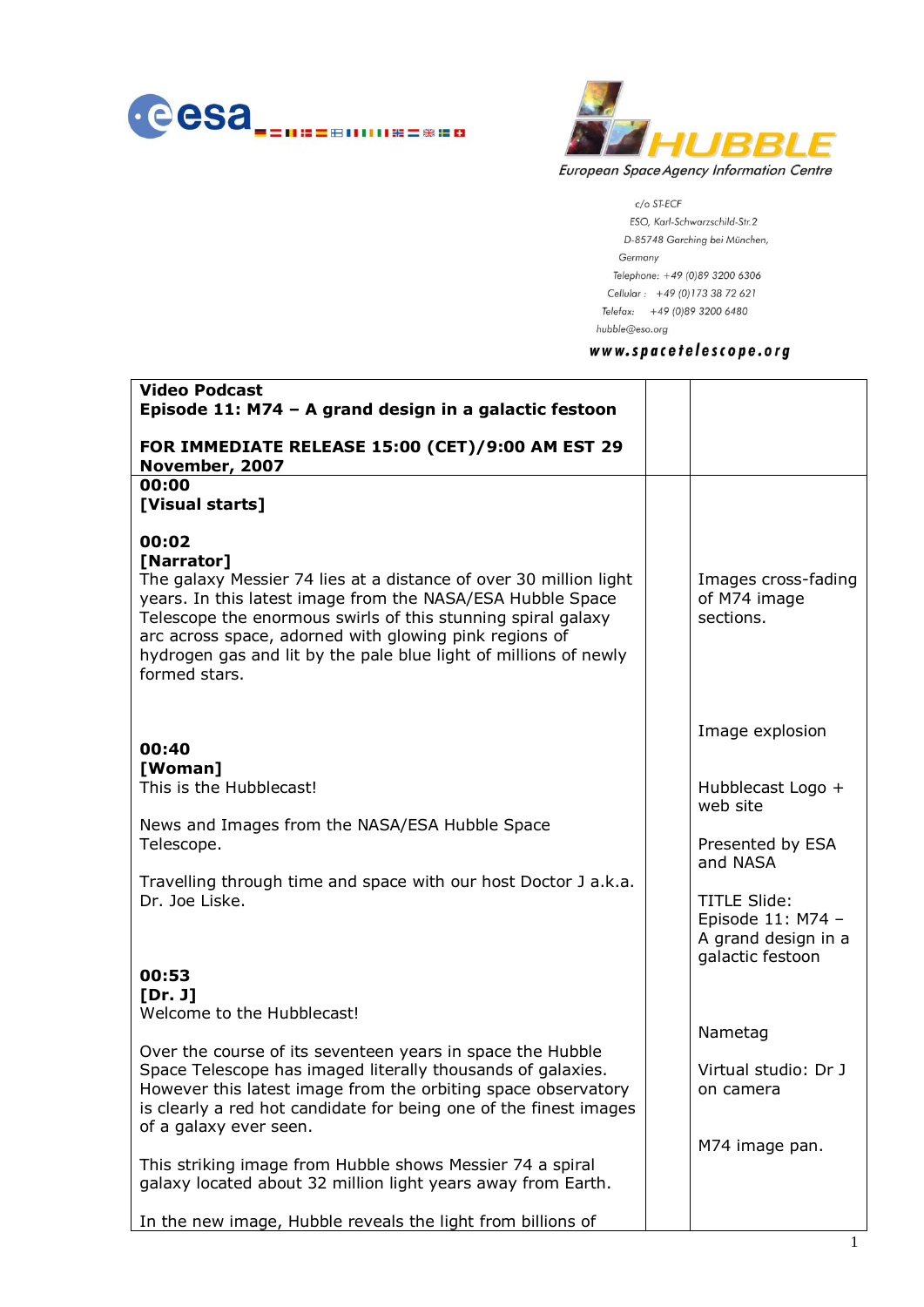| stars in the spiral arms of this stunning galaxy, laced with<br>delicate tendrils of dust silhouetted against the swirling arms.                                                                                                                                                                                                                                                                                                          |                                                                             |
|-------------------------------------------------------------------------------------------------------------------------------------------------------------------------------------------------------------------------------------------------------------------------------------------------------------------------------------------------------------------------------------------------------------------------------------------|-----------------------------------------------------------------------------|
| 01:35<br>[Narrator]<br>This galaxy (also known as NGC 628) was first observed in<br>1780 by a French astronomer called Pierre Méchain who was<br>searching the sky for objects that might be comets.                                                                                                                                                                                                                                      | Zoom though vaults<br>to an old fashioned<br>telescope into a               |
| Soon after he discovered the galaxy, Méchain told his good<br>friend Charles Messier, who then listed it as M74 in his now<br>famous catalogue of deep sky objects. Of all the objects in<br>Messier's catalogue, number 74 has the lowest surface<br>brightness and is so difficult for amateur astronomers to spot<br>through a telescope that it has been given the nickname "The<br>Phantom Galaxy".                                  | zoom onto M74.                                                              |
| 03:07<br>[Dr. J]<br>The stunning new image also shows a sprinkling of bright red<br>regions decorating the spiral arms. These are vast, relatively<br>short-lived, clouds of hydrogen gas which glow due to the<br>strong radiation from hot, young stars. Astronomers call these<br>clouds HII regions.                                                                                                                                  | Virtual studio: Dr J<br>on camera<br>Point/clicks/zoom in<br>on HII regions |
| The really bright stars in the image are actually foreground<br>stars located within our own Milky Way galaxy. They are much<br>closer and are not part of Messier 74 behind them.                                                                                                                                                                                                                                                        | Point/clicks/zoom in<br>on foreground stars                                 |
| Hubble's image also shows an intricate network of dust lanes<br>weaving through the galaxy's spiral arms. These dusty swirls<br>have partly been created by previous generations of stars<br>which have seeded the galaxy with newly formed chemical<br>elements when they die as supernovae. In fact two such<br>supernovae have been seen to explode in Messier 74 in recent<br>years.                                                  | Point/clicks/zoom in<br>on in on dust lanes                                 |
| 04:16<br>[Narrator]<br>In this image of Messier 74 we can see the blue light from<br>millions of young blue stars in the two main spiral arms of the<br>galaxy. These spiral arms are not actually static 'arms' like<br>spokes on a wheel. They are in fact density waves and move<br>around the galaxy's disc compressing gas $-$ just as sound<br>waves compress the air on Earth $-$ creating new generations of<br>young blue stars. | M74 pan<br>M51 Hubble image<br>side by side with                            |
| Because of the elegant symmetry of its spiral arms<br>astronomers call this a 'grand design spiral'. Messier 74 bears<br>a strong resemblance to another 'grand design spiral', Messier<br>51, the Whirlpool Galaxy in the constellation of Canes Venatici<br>the Hunting Dogs.                                                                                                                                                           | M74<br>Virtual studio: Dr J                                                 |
| 04:59<br>[Dr. J]<br>Messier 74 is arguably one of the most photogenic galaxies<br>Hubble has ever observed. With its myriad of stars and delicate<br>dust lanes it is a place of serene beauty and grandeur on a                                                                                                                                                                                                                          | on camera<br>Image behind Dr J                                              |